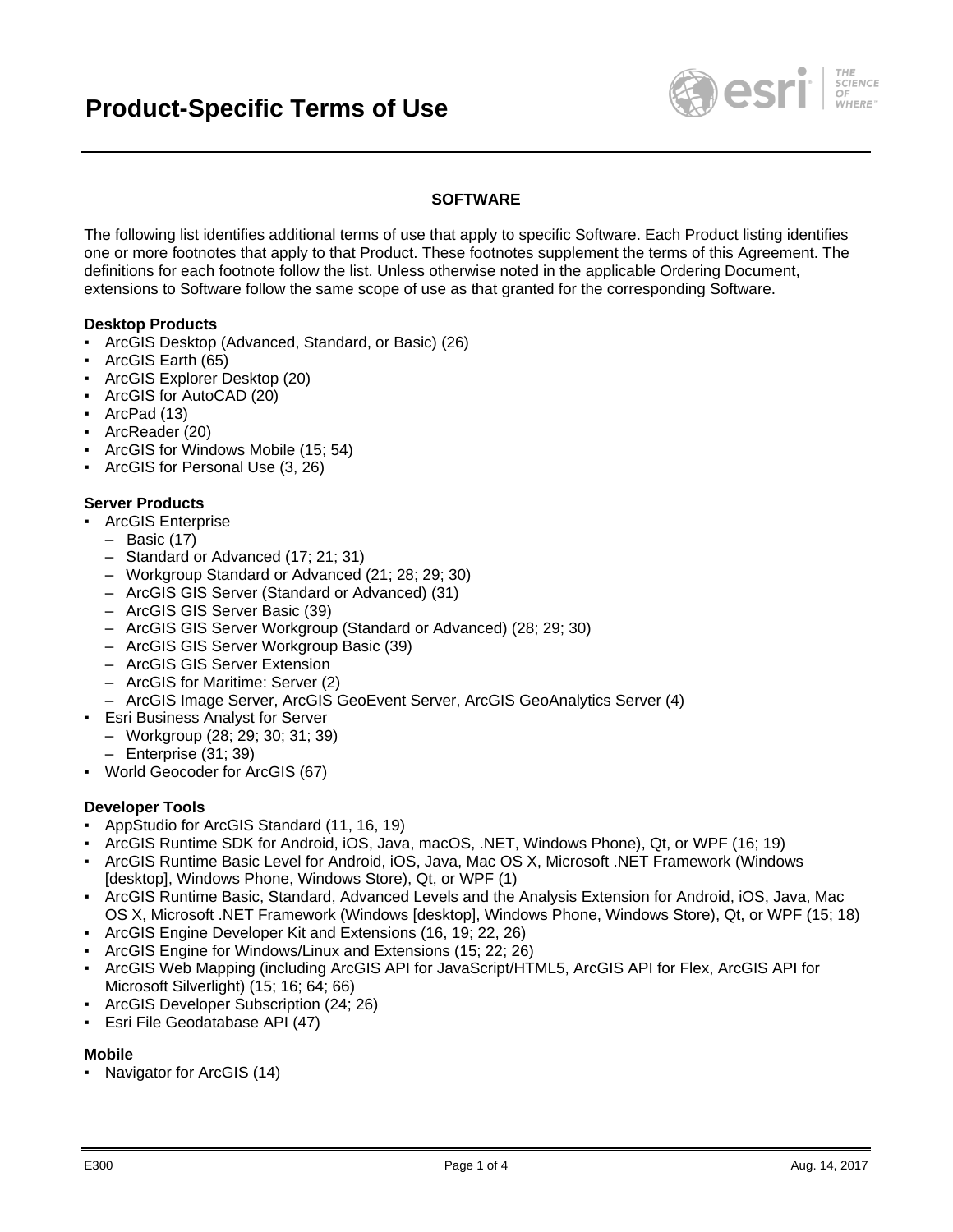# Footnotes:

- 1. May not be used to edit an enterprise geodatabase via Direct Connect.
- 2. Not for use in navigation.
- 3. Licensed for personal use only.
- 4. When used with ArcGIS Enterprise Workgroup
	- Limited to 1 four-core server.
	- Can be installed on a separate machine.
- 5–10. Reserved.
	- 11. Applications built with AppStudio for ArcGIS Standard are subject to the terms of use for ArcGIS Runtime Standard Level.
	- 12. Reserved.
	- 13. Licensed as a Dual Use License.
	- 14. May be used for navigational purposes.
	- 15. Licensed as a Deployment License.
	- 16. Customer may use the SDKs or APIs to create Value-Added Applications and distribute and license those Value-Added Applications to its end users to use anywhere not prohibited under export regulation.
	- 17. Customer shall not redistribute Oracle JDBC Driver or its documentation that is included with this Product. Oracle is a third-party beneficiary of this Agreement.
	- 18. The Deployment License is per Value-Added Application per computer for stand-alone applications.
	- 19. License may not be used to develop Internet or server-based Value-Added Applications.
	- 20. Licensed as a Redistribution License.
	- 21. Customer may build Value-Added Applications for use by Customer's Named Users. Customer may not (i) embed Named User Credentials in Value-Added Applications or (ii) embed or use App Login Credentials in Value-Added Applications. Customer may permit (a) public access to Value-Added Applications without credentials or (b) access using unique, individual Named User login credentials.
	- 22. a. An end user must acquire a license in either ArcGIS Engine for Windows/Linux Software or other ArcGIS Desktop Software (Basic, Standard, or Advanced) to obtain the right to run an ArcGIS Engine application on 1 computer; and
		- b. The ArcGIS Engine for Windows/Linux extensions shall not be used in combination with ArcGIS Desktop Software to run ArcGIS Engine Value-Added Applications. A single user can have multiple ArcGIS Engine Value-Added Applications installed on 1 computer for use only by that end user.
	- 23. Reserved.
	- 24. Software may be used only for the purposes of development, testing, and demonstration of a prototype Value-Added Application and creating map caches. Customer may use Value-Added Applications and map caches with ArcGIS Enterprise Staging Server Licenses and Deployment Server Licenses. Software and Data may be installed on multiple computers for use by any ArcGIS Developer Subscribers with Builder or higher plan subscriptions; all other Software is licensed as a Single Use License.
	- 25. Reserved.
	- 26. The geodatabase is restricted to 10 gigabytes of Customer's data.
	- 27. Reserved.
	- 28. Use is limited to 10 concurrent end users of applications other than ArcGIS Enterprise Workgroup or ArcGIS GIS Server Workgroup applications. This restriction includes use of ArcGIS Desktop Software, ArcGIS Engine Software, and third-party applications that connect directly to any ArcGIS Enterprise Workgroup or ArcGIS GIS Server Workgroup geodatabase. There are no limitations on the number of connections from web applications.
	- 29. Software requires a supported version of SQL Server Express. Supported versions are listed with the system requirements for the product on the Esri website.
	- 30. Use is restricted to a maximum of 10 gigabytes of Customer's data.
	- 31. Includes a Failover License.
- 32. Reserved.
- 33–38. Reserved.
	- 39. Any editing functionality included with ArcGIS GIS Server is not permitted for use with ArcGIS GIS Server Basic and ArcGIS GIS Server Workgroup Basic.
- 40–46. Reserved.
	- 47. Customer may develop and distribute Value-Added Applications that use Esri File Geodatabase API to Customer's end users.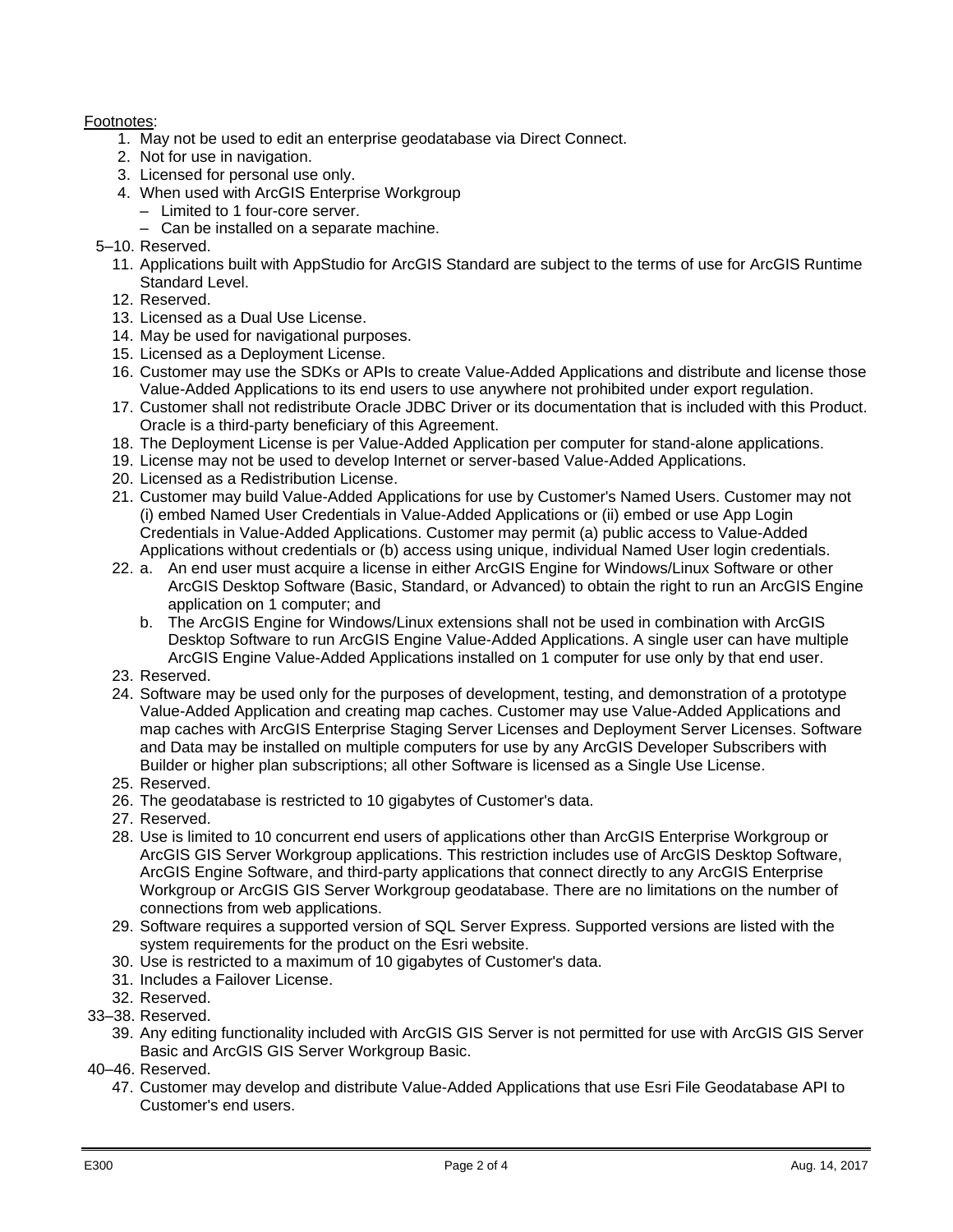## 48–53. Reserved.

- 54. ArcGIS for Windows Mobile deployments are licensed for use with ArcGIS Enterprise (Advanced or Standard), ArcGIS Enterprise Workgroup (Advanced), ArcGIS Desktop (Advanced, Standard, Basic), and ArcGIS Engine Value-Added Applications.
- 55–63. Reserved.
	- 64. Value-Added Applications for web deployment must be used in conjunction with other Esri Products. Third-party technologies may also be used in conjunction with Value-Added Applications as long as the Value-Added Applications are always used in conjunction with other Esri Product(s).
	- 65. May only be used in conjunction with other Esri Product(s). Third-party technologies may also be used in conjunction with ArcGIS Earth as long as ArcGIS Earth is always used in conjunction with other Esri Products.
	- 66. For desktop applications, each license is per organization. For the purposes of this license, *organization*  is equivalent to a principal registered unique domain identifier. *Domain* is the Internet domain name registered with a domain name registrar. For instance, in example.com, example.com is the registered unique domain identifier. Similarly, in example.com.xx, where xx is a registered country code, example.com.xx is the registered unique domain identifier. Desktop applications can be used by any employee of the organization with the principal registered unique domain identifier. There is no limit to the number of applications that can be built and deployed within an organization.
	- 67. Limited to 250,000,000 geocodes per annual subscription.